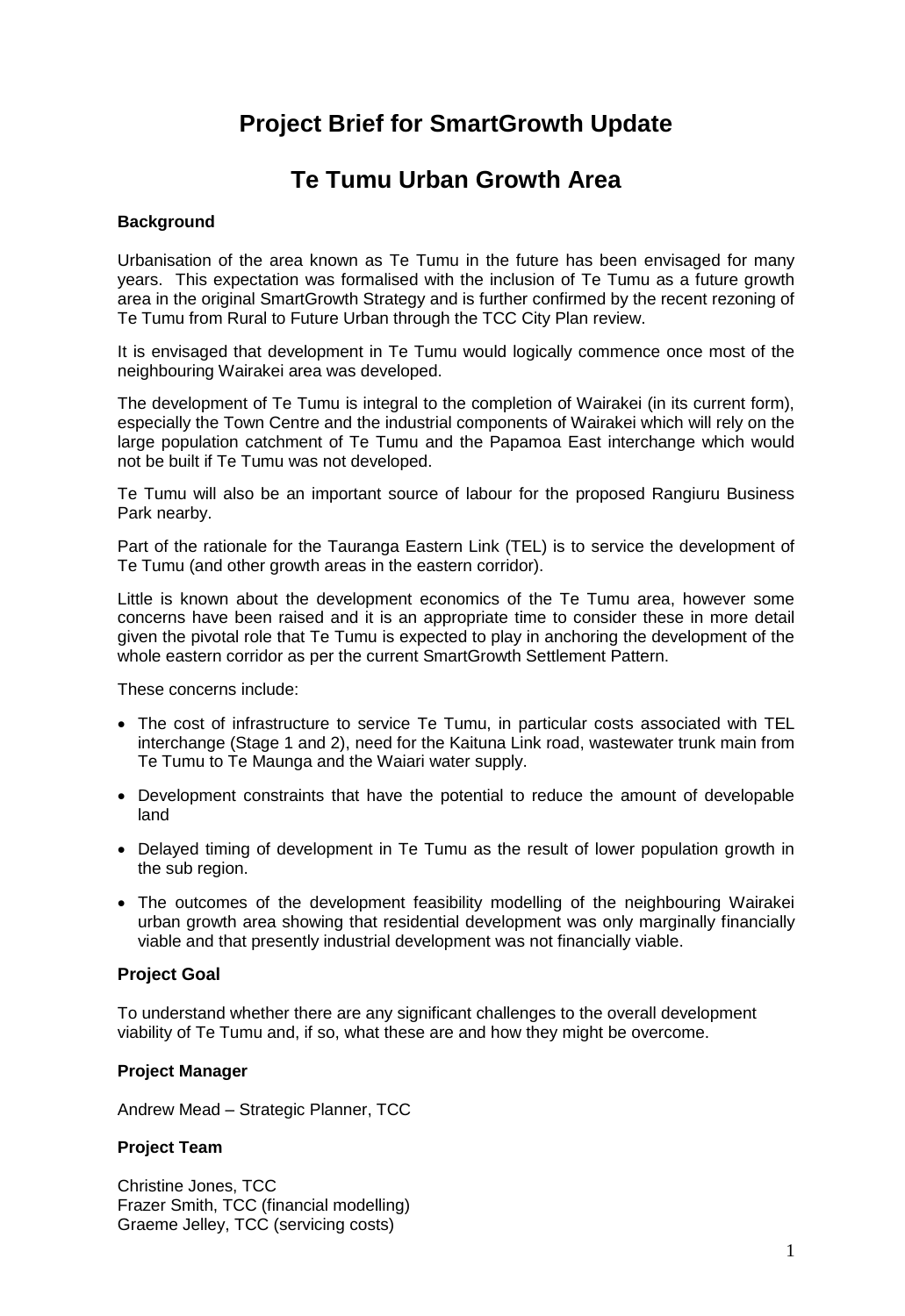Lee Jordan, TCC (servicing costs, development constraints) Campbell Larking, TCC (development constraints) Wayne Troughton, NZTA (transportation costs) James Low, BOPRC (development constraints, infrastructure servicing)

## **Budget**

SmartGrowth budget is \$0 however a small amount of money may need to be found in other budgets to get some section valuation advice for Te Tumu to use in the development feasibility modelling.

# **Project Inputs**

- Wairakei development viability model and report
- TCC work on development constraints in Te Tumu based on the City Plan
- BOPRC work on costal environment
- TCC cost estimates for Te Tumu infrastructure projects
- GNS Tsunami Report
- TEL Network Plan
- Opus report into liquefaction, 2008
- MOU between Bluehaven/Te Tumu Kaituna 14 Trust and TCC and as part of City Plan appeal settlement process
- Te Tumu internal work on developable land

# **Project Methodology**

## Stage 1: Development constraints

- Quantify the amount of developable land within Te Tumu based on constraints identified in the TCC City Plan and recent work by the BOPRC regarding the costal environment.
- This will include consideration of what extent earthworking of the flood hazard area is possible to allow this area to be developed taking into account:
	- o Ground conditions in this area which may include peat
	- $\circ$  Liquefaction risk
	- o Impact this would have on the flood plain for the Kaituna River.
- The process of quantifying the development constraints will occur in a collaborative manner with the landowners.

## Stage 2: Infrastructure costs

- Identify the key bulk infrastructure requirements that will be required to service Te Tumu based on the current TCC approach to infrastructure servicing. This includes Papamoa East interchange (Stage 1 and 2) and the Kaituna Link road.
- Quantify these infrastructure costs. Some of these costs are already known, others will be provided through work that is underway e.g. the SmartGrowth wastewater research project.
- Calculate indicative citywide development contributions and local development contributions for Te Tumu based on this information. In regards to local development contributions, internal infrastructure costs will be assumed to be the same as for Wairakei which are known.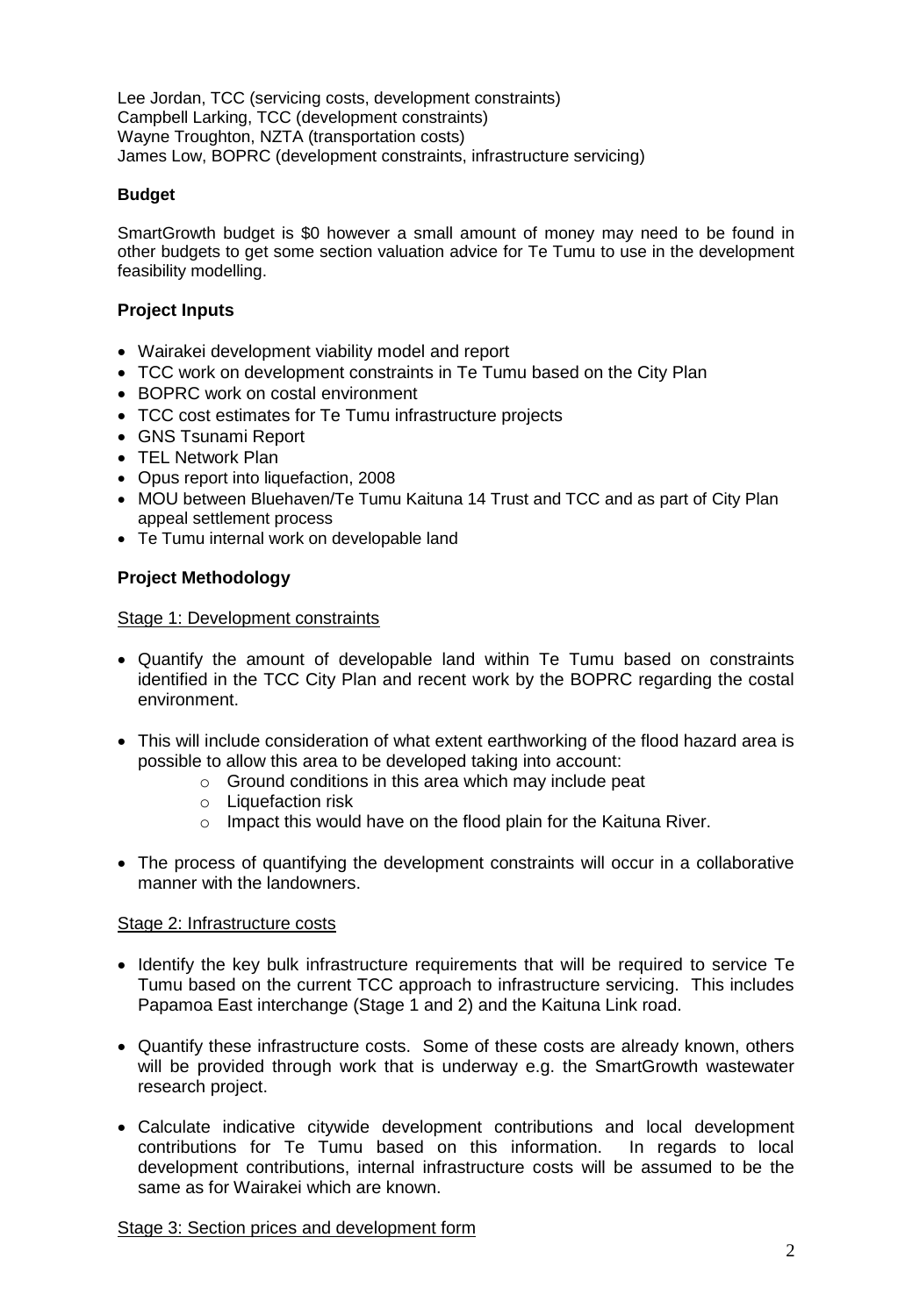- Estimate section prices for Te Tumu on the basis that the yield in Te Tumu will be consistent with the agreement reached through the City Plan appeal on this matter. Section prices will based on the section prices used in the Wairakei development viability exercise but may be adjusted to take into account the proximity of Te Tumu to the coast and Kaituna River and other factors that may be relevant.
- Understand whether the land owners are proposing a different form of development (e.g. higher density) compared to the yield settlement to allow this scenario to also be modelled.

#### Stage 4: Development viability modelling

- Run the TCC development viability model based on the agreed inputs and scenarios.
- Undertake some sensitivity analysis to determine best and worst case outcomes. This may include different development approaches e.g. medium to high rise development with sea views.

#### Stage 5: Options to improve viability

If the financial modelling indicates serious concern about the likely viability of development in Te Tumu:

- Explore and cost alternate servicing options for Te Tumu to see whether these could provide significant cost savings that would materially improve development viability. This may also have implications for the servicing of other growth areas in the eastern corridor e.g. Rangiuru.
- Explore alternate infrastructure funding options e.g. possible tolling of the Papamoa East interchange
- Explore options that would significantly defer the need for infrastructure to be built e.g. reducing peak water demand further to delay the need for the Waiari water scheme.

Note: Even if the financial modelling indicates that development is likely to be viable in Te Tumu, it may be worthwhile considering options that would improve viability further.

## Stage 6: Reporting

Complete draft and final reports and present findings as required.

## **Project Outputs**

Development viability financial model for Te Tumu and a better understanding of the likely viability of development in this area

An understanding of options that could materially improve viability of development in Te Tumu (if this is necessary)

Better understanding of the infrastructure servicing requirements, costs and alternative options for Te Tumu

## **Consultation**

Te Tumu Landowners Group and individual members (e.g. Ford Land, Carrus).